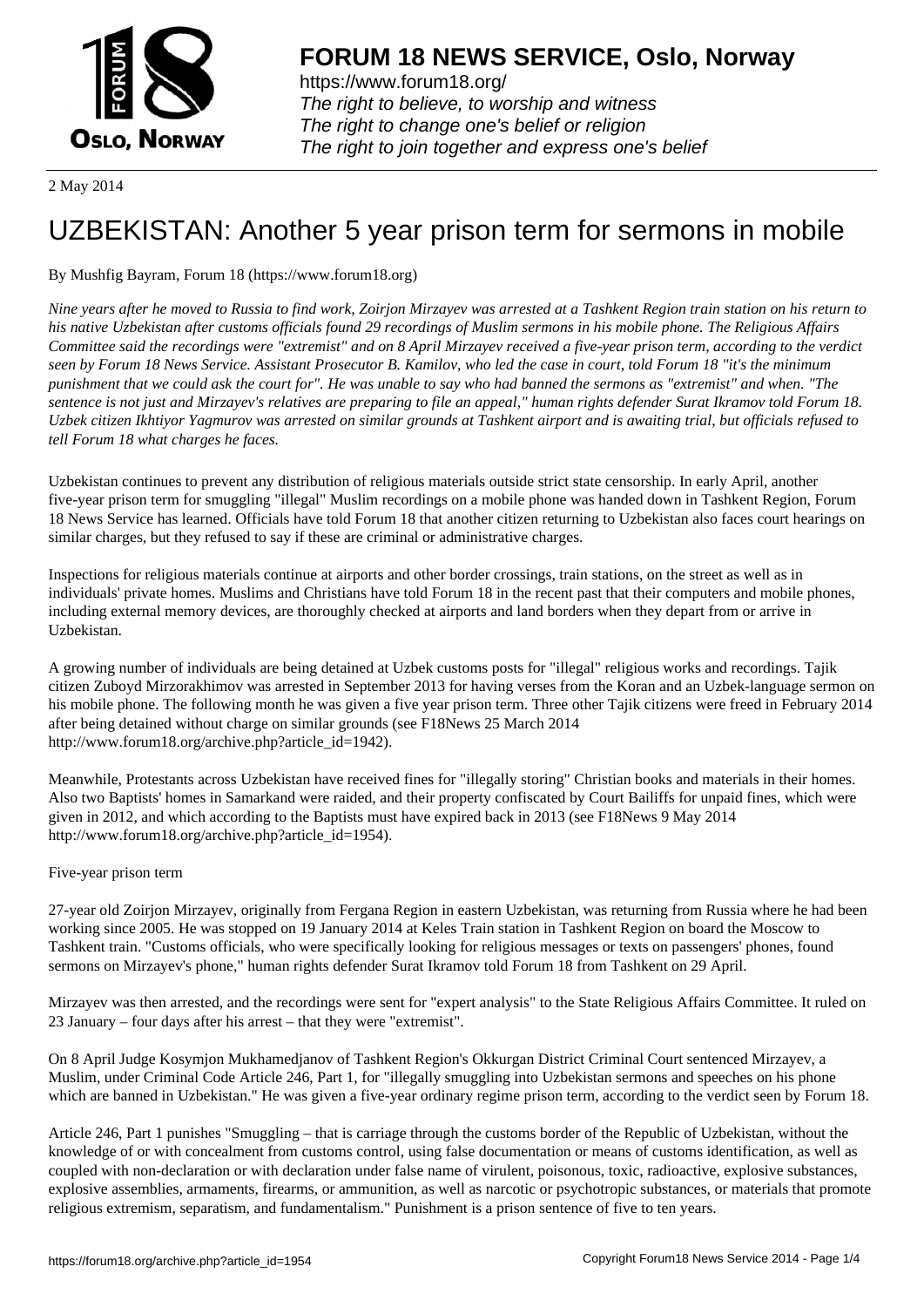The decision says that - based on the State Religious Affairs Committee's "expert analysis" - the "materials on Mirzayev's phone, which included 29 sermons by Abduvali Kori [Mirzayev], Kobil Kori and Khairullo Hamidov, are extremist."

Ikramov notes that Mirzayev's phone also contained sermons by Obidkhon Nazarov [Obid Kori]. He said all of these were Muslim preachers "Uzbekistan's authorities punished and banned in the past. The sentence is not just and Mirzayev's relatives are preparing to file an appeal."

"Minimum punishment we could ask the court for"

Mirzayev's case was initially endorsed by Prosecutor M. Muzaffarov of Tashkent Regional Transport Prosecutor's Office. However, in the 8 April hearing the prosecution was represented by B. Kamilov, Assistant Prosecutor of Tashkent Region's Okkurgan District.

The indictment endorsed by Prosecutor Muzaffarov on 28 February and signed by Lieutenant N. Iskandarova, Investigator of Tashkent Transport Police, seen by Forum 18, reads that the case was opened on 29 January under Criminal Code Article 246, Part 1. Mirzayev was charged with "concealing the smuggling" of his phone by "not indicating in the customs declaration" that he carried a mobile phone, which had "illegal religious information" on it.

The indictment says that Mirzayev told Investigator Iskandarova during the pre-trial investigation that the religious recordings were already on the phone when he bought it in 2013 from a Kyrgyz citizen in Russia. Mirzayev told the investigation that he listened to the sermons after he discovered them on the phone, but did not know that they were banned in Uzbekistan.

Asked why the prosecution asked for such harsh punishment for Mirzayev simply for having sermons on his phone, Assistant Prosecutor Kamilov (he refused to give his first name) insisted to Forum 18 on 30 April that "it's the minimum punishment that we could ask the court for under this Article." Told that Mirzayev insisted he had bought the phone with the recordings already on it, and that he was not aware that the sermons were banned in Uzbekistan, Kamilov dismissed Forum 18's questions. "If you are not happy with the decision, you or Mirzayev's relatives can file an appeal." He then put the phone down.

Mirzayev is still being held at Tashkent's Detention Centre No. 1 (popularly known as "Tashtyurma" - Tashkent prison), relatives of Mirzayev, who wished to remain unnamed for fear of state reprisals, told Forum 18 on 30 April. They have not been able to see him since officials told them he is "under quarantine". Mirzayev is likely to be transferred to labour camp to serve his sentence.

#### Appeal obstructed

"We could not lodge an appeal so far because all six [state registered] defence lawyers in Fergana Region refused to take on the case to file an appeal," Mirzayev's relatives lamented to Forum 18. The lawyers claimed to the relatives that they could not take on the case because Mirzayev "admitted" to the investigators his guilt by saying that he knew that religious messages were on his phone but did not indicate that in his customs declaration.

When relatives pressed the lawyers as to the real reasons for their refusal to take on the case, some admitted that they "just do not want to deal with this case," without giving any specifics. The relatives, for the safety of the lawyers, did not give the lawyers' names.

The relatives insisted to Forum 18 that Mirzayev is not a smuggler or extremist. "He is a Muslim, like most of us, who believes in God but does not know how to perform the namaz prayer and did not attend mosque regularly. We want to save him but don't know who to write a complaint to and who can help us to defend him."

On 2 May an official who answered Judge Mukhamedjanov's number introduced himself as Judge Mukhamedjanov. Told about the 8 April decision, and asked whether Abduvali Mirzayev, Obid Nazarov and Khairullo Hamidov's works are banned in Uzbekistan, he responded "No, I don't know." Asked how then he could give a five-year prison term to Mirzayev, he claimed that he is not Judge Mukhamedjanov, and that he is the Judge's secretary Bahodyr Nazarov. He told Forum 18 to call back in an hour. Called back an hour later the female official who had answered the phone on previous days said that both Judge Mukhamedjanov and his secretary are busy and cannot answer the call.

# "Banned" sermons

Kobil kori is a prominent Tashkent imam, whose recordings circulate widely.

Abduvali Mirzayev (not known to have been related to Zoirjon) was an imam in Andijan [Andijon] in eastern Uzbekistan, whose recorded sermons became popular among Muslims across the country. He "disappeared" with his assistant at Tashkent Airport in 1995 and has never been seen again. Nazarov was a Tashkent-based imam who fled Uzbekistan in 1998. He gained asylum in Sweden in 2006. In February 2012 he was shot in the Swedish town of Strömsund in what some think was an assassination attempt initiated by the Uzbek authorities. He remains in a coma. Hamidov was a Muslim radio journalist and sports commentator sentenced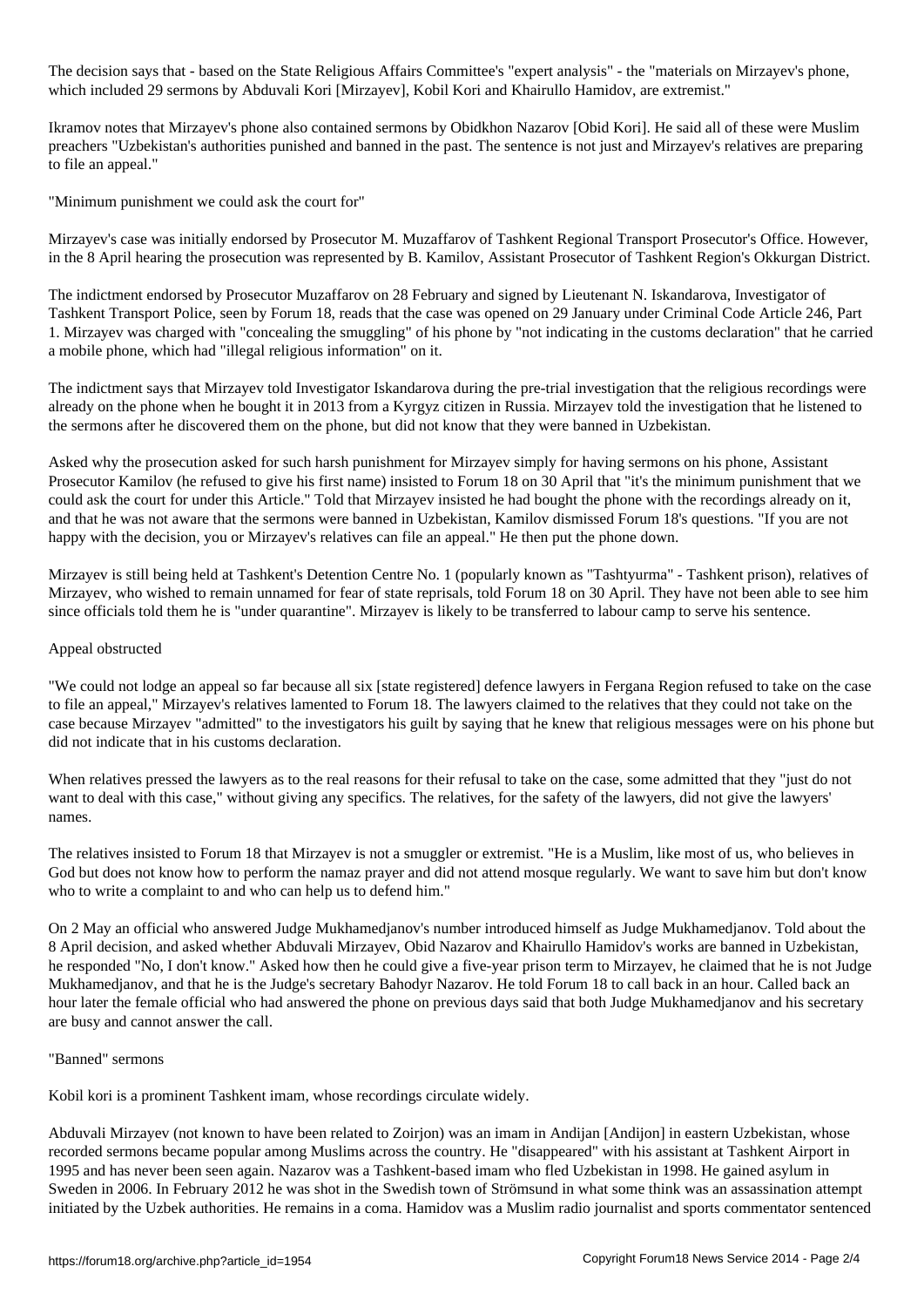"The sermons of Abduvali Kori and Obid Kori were freely sold in Uzbekistan until the late 1990s," Ikramov told Forum 18. "Many people bought these recordings and transferred them onto their phones and other devices. Many Uzbeks, especially those who have been outside Uzbekistan for some time, are not aware that they were banned, and that they may get into trouble with these sermons."

Ikramov added that Hamidov was not a Muslim cleric "but he also fell out of favour with the authorities, and after his arrest, I guess his works became 'extremist' for the authorities."

However, Ikramov said that he is not aware of any court decision or other official decision banning these individuals' religious writings or recordings. "Maybe in various cases, the authorities base their decisions on the expert analysis of the Religious Affairs Committee," he added.

Ikramov added that he personally has not read or seen anything extremist in the sermons of Imams Mirzayev or Nazarov. He also said that as a journalist himself, he was shocked when fellow journalist Hamidov was arrested, because he neither preached nor said anything extremist, and nor did he speak against the government. "He is a highly educated, intelligent person, and a very interesting sports commentator. People still say good things about him."

When and who banned Imams' and journalist's sermons?

Asked why she opened the case against Mirzayev, Investigator Iskandarova insisted to Forum 18 on 1 May that "banned extremist religious information was found on his phone". Asked when and by whom the sermons of Imams Mirzayev and Nazarov and Muslim journalist Hamidov were banned, she refused to say. "Send an official letter," she said and then put the phone down.

Assistant Prosecutor Kamilov also told Forum 18 that Mirzayev was arrested "because banned religious extremist messages of Abduvali Kori, Obid Kori and Khairullo Hamidov were found on his phone." He was unable to tell Forum 18 when and by which authority the authors' sermons and works were banned.

Uzbekistan's Supreme Court and State Religious Affairs Committee officials also refused to tell Forum 18 on 1 May whether and if so, when and by which authority the works of the authors were banned.

Bahodyr (he did not give his last name), Assistant of Sobytjon Sharipov, head of the Religious Affairs Committee's "Expert Analysis" Department, declined to respond to Forum 18's question by phone and asked it to send the question in writing. Forum 18 sent the question in writing on 1 May but had received no answer by the afternoon in Tashkent on 2 May.

Supreme Court officials referred Forum 18 to its Chancellery. The official there who answered the phone (who refused to give his name) refused to tell Forum 18 whether or when such a ban was issued. "If the defendant does not like the decision, he can appeal to the District Court." He then put the phone down.

# Tashkent Airport detention

Detained by customs officials at Tashkent Airport was Ikhtiyor Yagmurov, according to a 5 April article posted on the State Customs Committee website. An Uzbek citizen, Yagmurov was travelling from Russia's Kaliningrad Region to Tashkent and "had a mobile phone which contained religious materials". It said his case was being investigated.

The article does not specify what the materials were, though it says they were confirmed as illegal by the Religious Affairs Committee. Nor does it specify which religious community Yagmurov belongs to or what punishment he might have received.

Investigator Aliyev (he did not give his first name) of the Customs Department at Tashkent Airport confirmed to Forum 18 on 2 May that a case was opened against Yagmurov for "carrying illegal Muslim religious materials on his phone". He said the case had been handed to court and a hearing is due. Asked whether the charges were brought under Criminal Code Article 246, he said "No." Aliyev refused to say what court will hear the case, when the hearing will be, if the case is criminal or administrative, or whether Yagmurov is currently in pre-trial detention.

Investigator Aliyev said that when customs officers detect "illegal" religious materials, Customs Investigation Departments open cases based on an "expert analysis" of the materials by the State Religious Affairs Committee.

#### Mass confiscations of religious literature

The State Customs Committee has confiscated more than 13,600 pieces of religious literature across the country at airports and other customs posts since the beginning of 2014 in 284 separate incidents, the 5 April article also notes.

The article boasts about the successful prevention by the authorities of the free distribution of religious information, as hinted in the